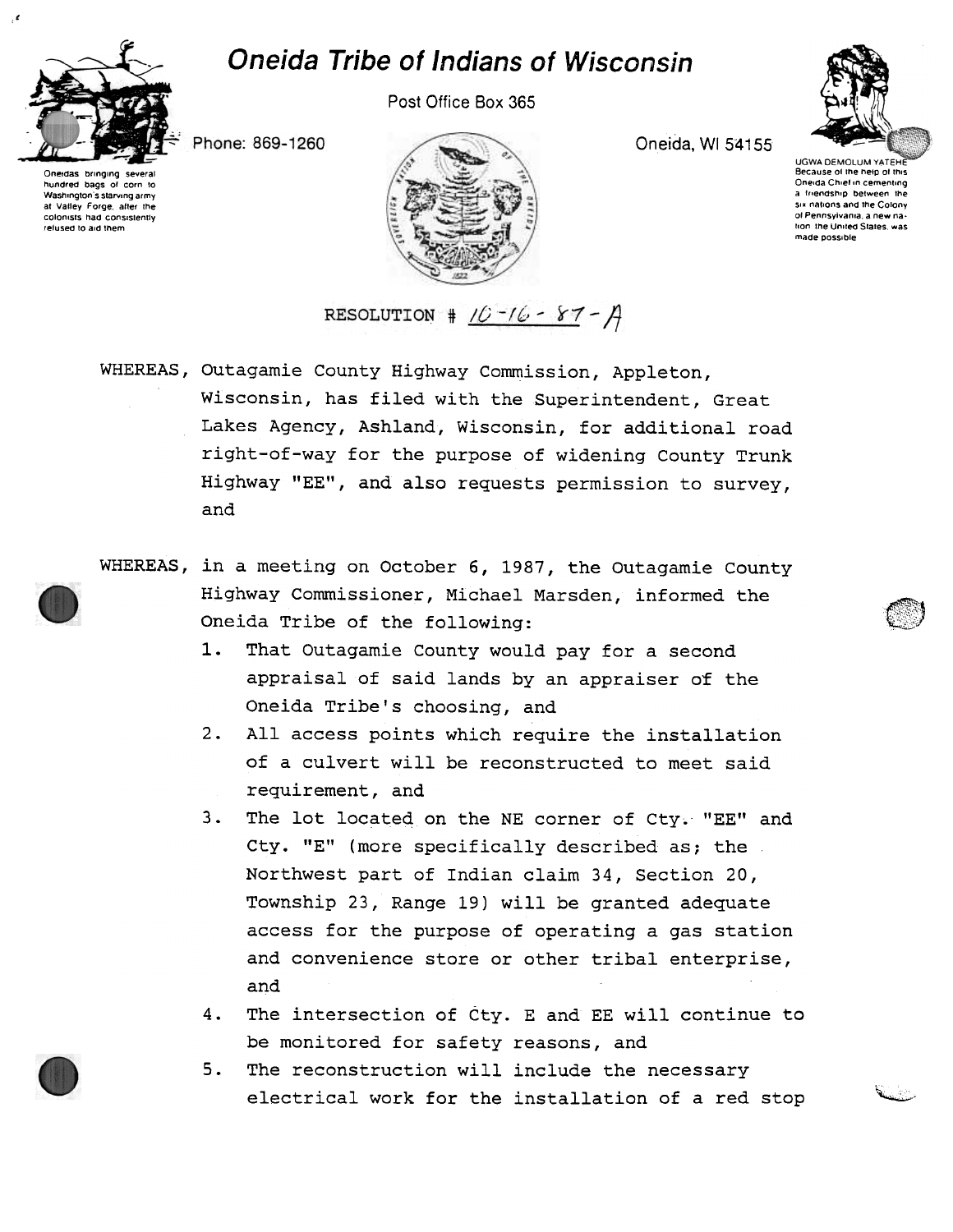

~

light, should one be deemed necessary in the future, and

- 6. The Webster/Wisneski property was granted t requested driveway access, and
- "7 Outagamie County recognizes the salvage rights of the Oneida Tribe, and
- 8. Any excess soil will, at the request of the Oneida Tribe, be deposited upon it's lands being affected by this easement.

WHEREAS, the application for said right-of-way involves Oneida Tribal trust lands located in Outagamie County, Wisconsin, and described as follows: Parcels of land in: Section 29, Township 23 North, Range 19 East Section 28, Township 23 North, Range 19 East Section 20, Township 23 North, Range 19 East Section 21, Township 23 North, Range 19 East and claim 34, Section 29, Township 23 North, Range 19 East, and

WHEREAS, the above described parcels will be affected to the extent that the Outagamie County Highway Commission is acquiring lands in widths varying from seven (7) to twenty-two (22) feet on either side of the centerline of County Trunk Highway "EE", thereby changing the existing right-of-way requirement from 33 feet to a total width of 40 to 55 feet, and

WHEREAS, this grant of easement is for road purposes only, and

WHEREAS, it is in the tribes interest to prevent erosion on said lands, the highway authorities may plant any vegetation deemed desirable to prevent erosion of the soil or to beautify the road, and